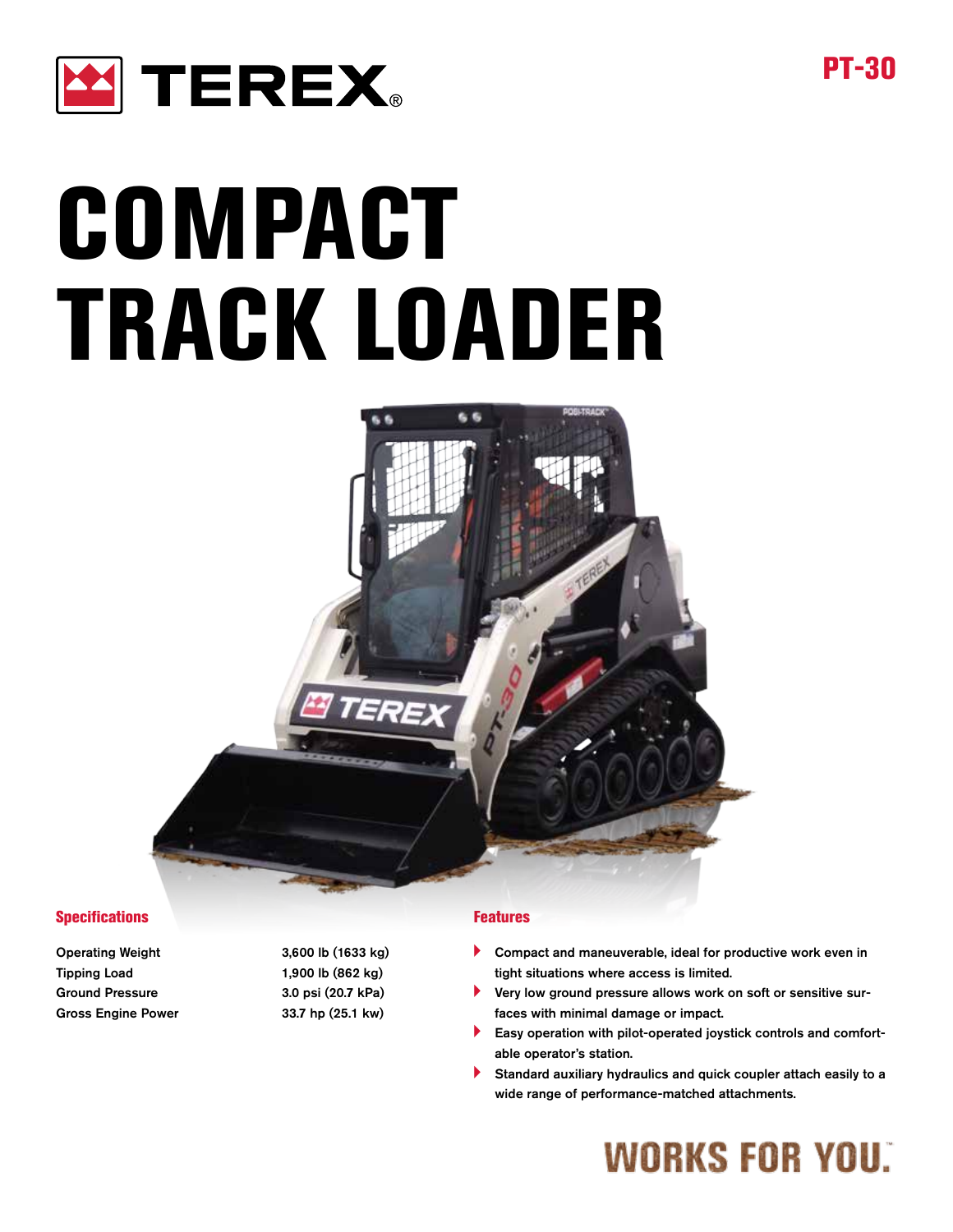## **SPECIFICATIONS**

### OPERATING SPECIFICATIONS

| <b>Operating Weight</b>              | $3,600$ lbs $(1,633$ kg)     |
|--------------------------------------|------------------------------|
| <b>Shipping Weight</b>               | 3,245 lbs (1,472 kg)         |
| Ground Pressure @ Operating Weight   | 3.0 psi (20.7 kPa)           |
| <b>Tipping Load</b>                  | 1,900 lbs $(862 \text{ kg})$ |
| Operating Capacity, 50% Tipping Load | 950 lbs (431 kg)             |
| Operating Capacity, 35% Tipping Load | 665 lbs (302 kg)             |
| <b>Travel Speed, Maximum</b>         | 6.5 mph (10.5 kph)           |

#### ENGINE

| <b>Type</b>                             | Diesel, 3-cylinder, naturally-aspirated                       |
|-----------------------------------------|---------------------------------------------------------------|
| Model                                   | Perkins 403D-15                                               |
| <b>Displacement</b>                     | 92 in <sup>3</sup> $(1.5 L)$                                  |
| <b>Gross Power Rating</b><br>@ 2800 rpm | 33.7 hp (25.1 kW)                                             |
| Torque, Peak                            | 64.39 ft-lb (87 Nm)                                           |
| <b>Cooling System</b>                   | Engine-driven fan and coolant/anti-freeze-<br>filled radiator |
| <b>Engine Block Heater</b>              | Standard, AC plug-in type                                     |
| Intake Air Cleaner                      | Dual stage                                                    |
| <b>Emission Controls</b>                | Meets all U.S. EPA interim Tier 4 stan-<br>dards              |

#### UNDERCARRIAGE

Track Type: General purpose track constructed of rubber compound with embedded co-polymer cords and all-purpose treads. Single row of track drive lugs molded in. Turf Track with smooth tread available as an option.

| Track Width                     | 11 in (508 mm)                                                                                  |
|---------------------------------|-------------------------------------------------------------------------------------------------|
| Length of Track<br>on Ground    | 55 in (1397 mm)                                                                                 |
| <b>Ground Contact</b><br>Area   | 1,183 in <sup>2</sup> (.76 m <sup>2</sup> )                                                     |
| <b>Drive System</b>             | Two hydrostatic direct drive sprockets con-<br>trolled by a single joystick                     |
| Track Drive<br>Sprocket         | Elevated with low friction, replaceable<br>sprocket rollers.                                    |
| Undercarriage<br>Suspension     | 2 independent torsion axles per undercar-<br>riage.                                             |
| <b>Roller Wheels</b>            | 12 high-density polyurethane and rubber<br>wheels per track.<br>Wheels include sealed bearings. |
| <b>Roller Wheel</b><br>Diameter | 10 in (254 mm)                                                                                  |



## ELECTRICAL SYSTEM

| Nominal charge  | 12V                                                  |
|-----------------|------------------------------------------------------|
| <b>Battery</b>  | <b>750 CCA</b>                                       |
| Charging system | 65 amp alternator                                    |
| Outlets         | 1-12 V port inside operator station                  |
| Wiring          | Pre-wired for all factory-available acces-<br>sories |

#### OPERATOR SYSTEM

Seat: Adjustable contour vinyl seat with built-in operator presence switch, lap bar and 2-inch (51 mm) wide seat belt. An adjustable suspension seat is optional.

Loader Control: Right-hand pilot hydraulic joystick controls loader lift/lower and tilt, plus intermittent control of auxiliary hydraulic.

Drive control: Left-hand pilot hydraulic joystick controls machine speed and direction.

| <b>Engine Speed</b> | Hand-operated throttle lever.                                                                                                                                         |
|---------------------|-----------------------------------------------------------------------------------------------------------------------------------------------------------------------|
| Indicators/Gauges   | Engine oil low-pressure light<br>Hydraulic oil high-temperature light<br>Engine high-temperature light<br>Low battery voltage light<br><b>Hourmeter</b><br>Fuel gauge |
| <b>ROPS</b>         | Meets SAE J1040 MAY94, ISO<br>3471:1994                                                                                                                               |
| <b>FOPS</b>         | Meets SAE J1043 SEPT87, ISO<br>3449:1992 Level 1                                                                                                                      |
| Illumination        | 4 - Fixed forward-facing halogen lights<br>1 - Adjustable rear-facing halogen light<br>1 - Interior light                                                             |
| Convenience         | 12 V power port                                                                                                                                                       |
|                     |                                                                                                                                                                       |

#### SERVICE REFILL CAPACITIES

| <b>Fuel Tank</b>                    | 10 gal (37.9 L)    |
|-------------------------------------|--------------------|
| <b>Hydraulic Tank</b>               | 8 gal (30.3 L)     |
| <b>Engine Coolant/Antifreeze</b>    | 1.5 gal $(5.6 L)$  |
| <b>Engine Oil, Including Filter</b> | 6.3 quarts $(6 L)$ |

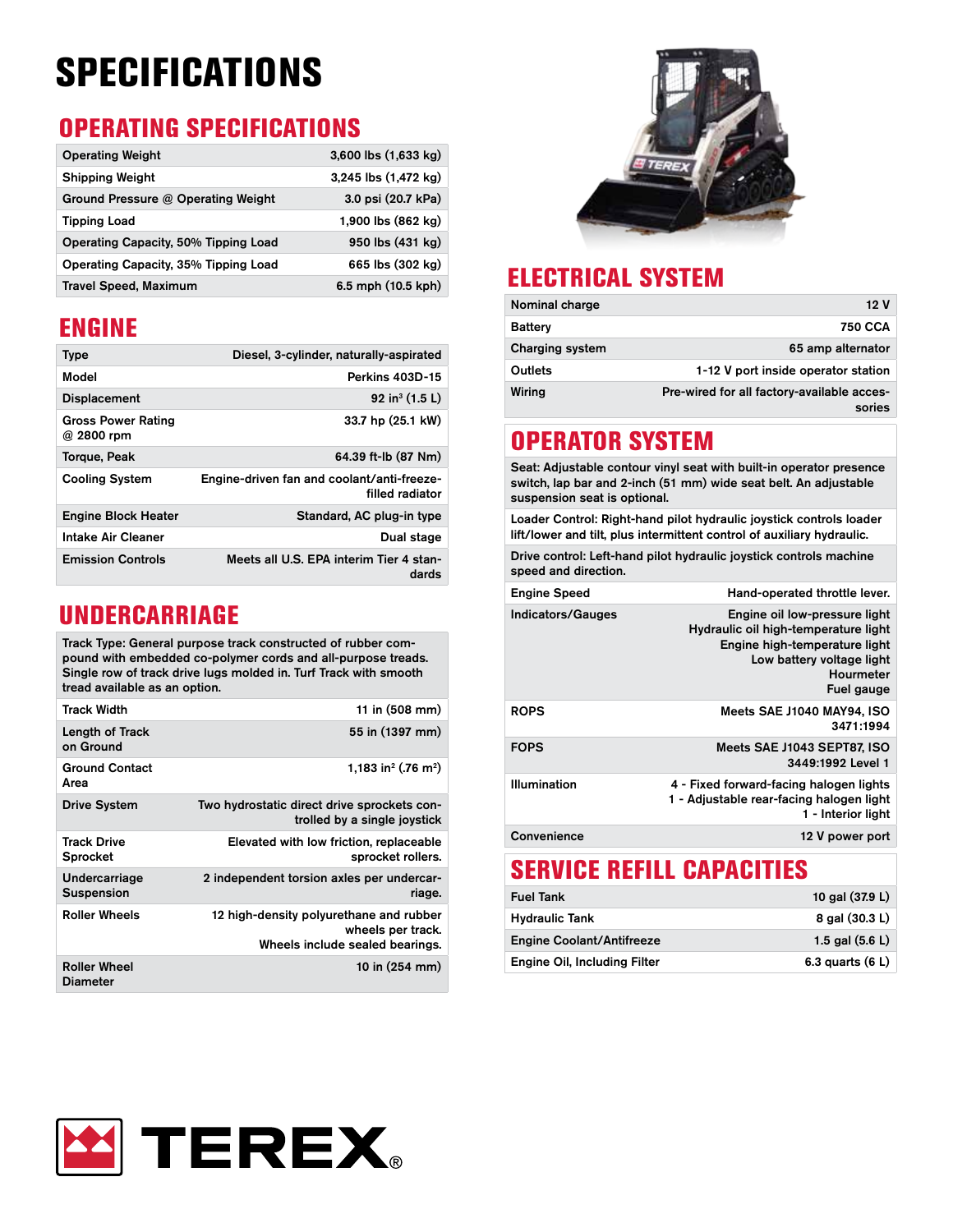## DIMENSIONS PT-30

#### GENERAL PURPOSE BUCKET



## OPTIONAL EQUIPMENT

#### OPERATOR STATION OPTIONS

| Back-up alarm            | Cab enclosure with heater, insula-<br>tion, wiper | <b>Sound insulation</b>     | Window, rear                   |
|--------------------------|---------------------------------------------------|-----------------------------|--------------------------------|
| Beacon, rotating         | Front door, (polycarbonate)                       | Suspension seat, adjustable | Windows, side, sliding         |
| Cab enclosure with wiper | Horn                                              | Engine tachometer           | Seat belt, 3-inch (76 mm) wide |

#### OPTIONAL ATTACHMENTS

| Auger & bits  | Bucket, light material | <b>Pallet forks</b> | Tiller   |
|---------------|------------------------|---------------------|----------|
| Backhoe       | Bucket, multi-purpose  | Power box rake      | Trencher |
| Broom, rotary | Brush cutter, rotary   | Snow blade          |          |

*Additional attachments available upon request.*

# **WORKS FOR YOU.**